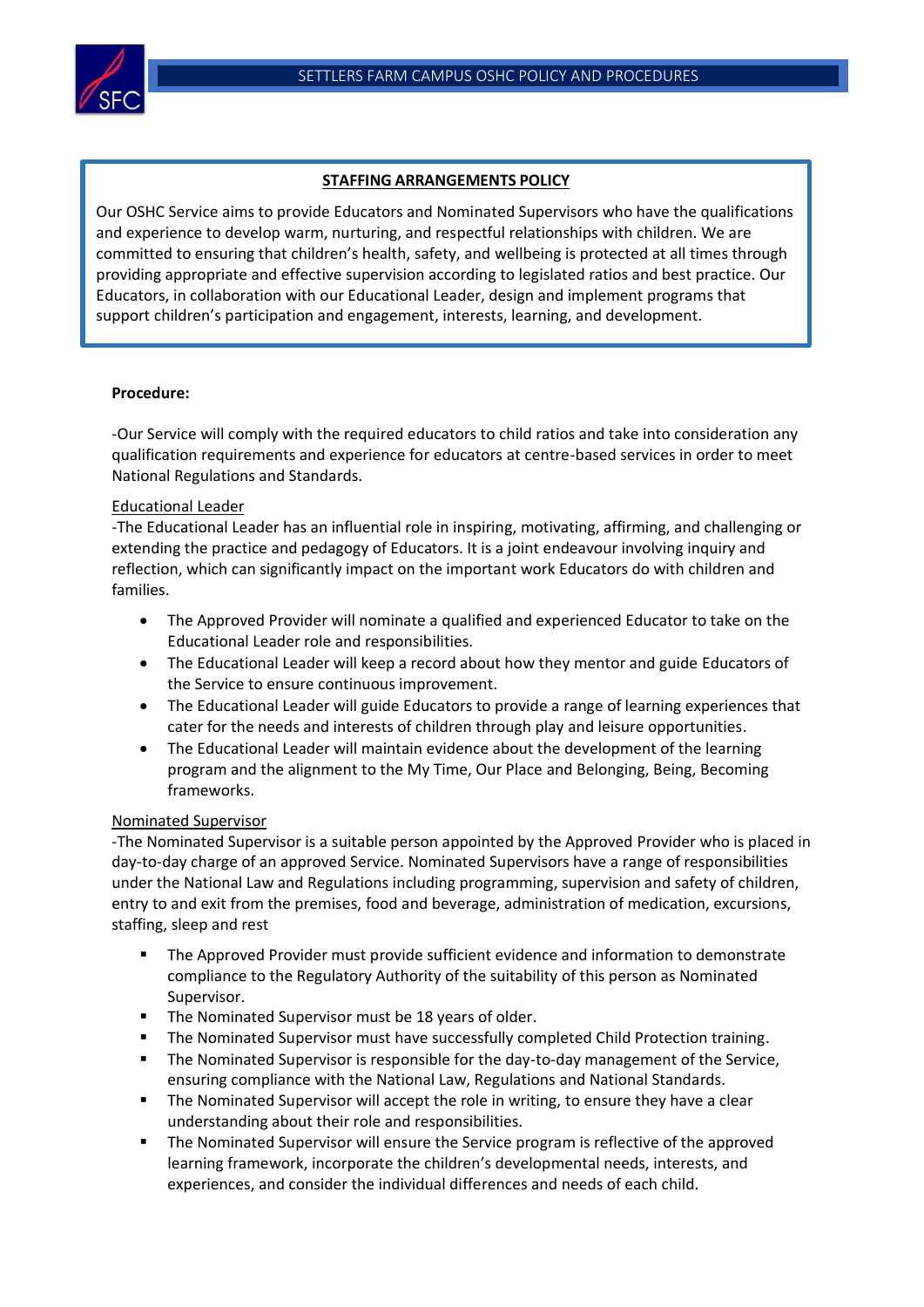

▪ The Nominated Supervisor will adhere to Service policies ensuring a safe and healthy environment is provided.

### Responsible Person

-A Responsible Person is required to be always physically present at the service that children are being educated and cared for. The Responsible Person can be the Approved Provider, or a person with management or control placed in day-to-day charge of the Service. The Responsible Person must be at least 18 years old and have adequate knowledge and understanding of the provision of education and care to children.

- Our Service will ensure there is always a Nominated Supervisor or Responsible Person on the premises when children are being educated and cared for.
- Our Service will clearly communicate the Responsible Person on duty with families, educators, staff and visitors by displaying this information in the foyer or reception area.
- The Responsible Person will adhere to service policies and procedures and maintain a safe and healthy environment for children.
- The Responsible Person will always act with professionalism when dealing with children, educators, visitors, families and volunteers.

#### Approved First Aid Qualifications

- The Approved Provider is required to ensure at least one staff member or one Nominated Supervisor holds current qualifications for first aid, anaphylaxis management and emergency asthmas management training.
- The Approved Provider must ensure at least one staff member or one Nominated Supervisor be in attendance at any place children are being educated and cared for by the Service and be immediately available in an emergency and hold the mandatory qualifications for:
	- an ACECQA approved first aid qualification
	- anaphylaxis management and
	- emergency asthma management training.
	- (Approved qualifications are published on the ACECQA website)
- Services must have staff with current approved qualifications on duty at all times.
- It is the Staff and Educator's responsibility to ensure they maintain current First Aid, Asthma, and Anaphylaxis Training certificates and provide the Service with a copy of the certificate. Staff and Educators must ensure they participate in training prior to the expiration date on their certificates

## Working with Children Check

-A Working With Children Check is a requirement for people who work or volunteer in child-related work. It involves a national criminal history check and a review of findings of workplace misconduct. The result of a Working With Children Check is either a clearance to work with children for five years. Cleared applicants are subject to ongoing monitoring and relevant new records may lead to the clearance being revoked.

- To comply with National Regulations for those undertaking paid or voluntary child-related work all employees of the Service will acquire a Working with Children Check.
- Management will verify all Working With Children Checks to ensure the children are protected.
- Management will keep a record of the expiry date of the Working With Children Check for all staff.
- Management will ensure the Working With Children Checks are verified before Nominated Supervisors or Responsible Persons are engaged at the Service.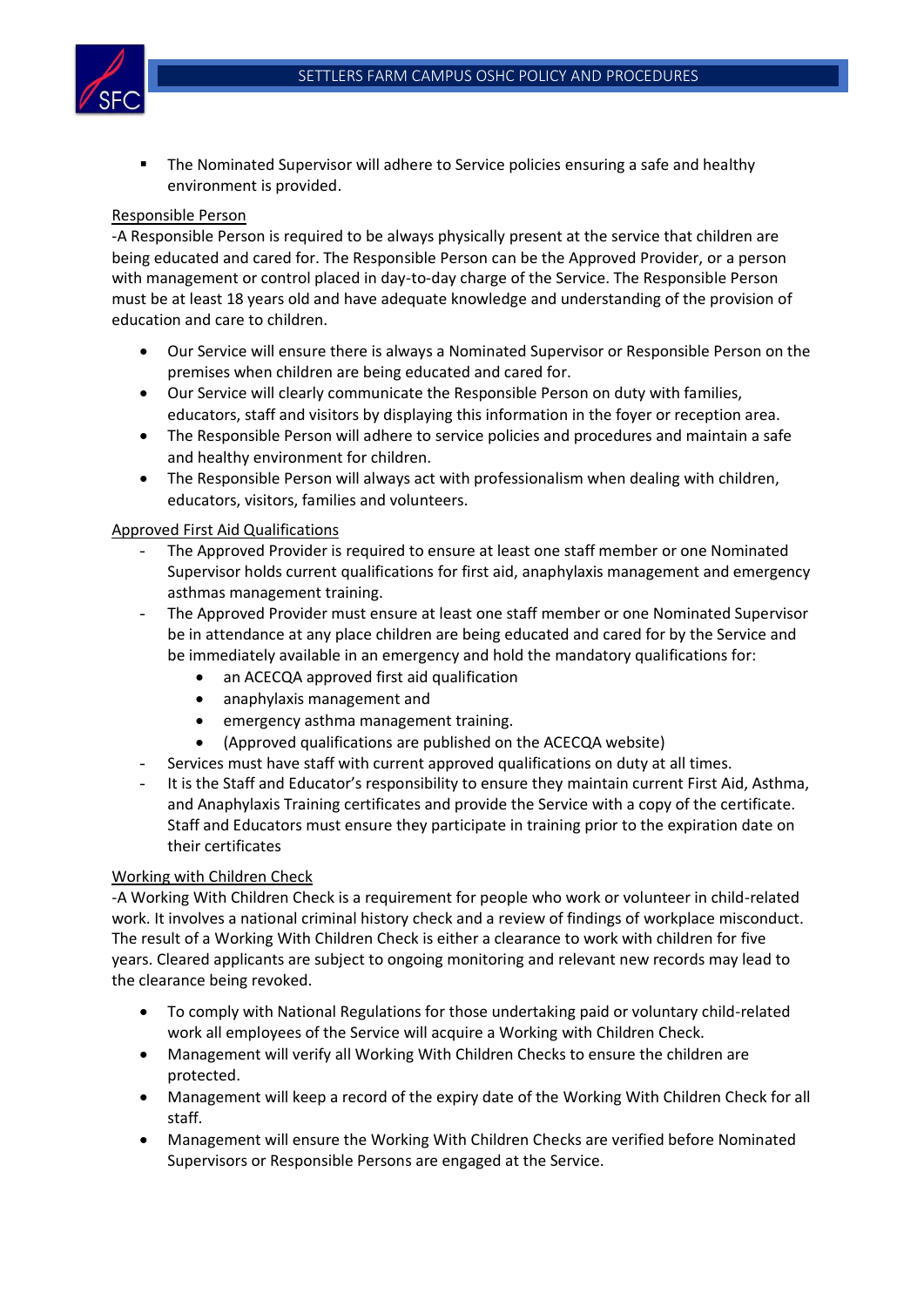

## Staff Record

- Approved Services must keep information about the Nominated Supervisor, Educational Leader, staff, volunteers, students, and the Responsible Person at the Service.
- Details must include evidence of staff working directly with children, qualifications, training and valid Working with Children Check.
- All staff, Educators, students, volunteers, and visitors are required to sign in and out each day.

# Adequate Supervision

-Adequate supervision is a consideration for any part of the OSHC Service premises where children are educated and cared for and is part of every educator's Duty of Care. Supervision is an active practice to help protect children from harm or hazards. Educators are required to ensure children are in sight and/or hearing at all times, demonstrating that the best interest of children is being provided for.

- Our Service will comply with educator to child ratios outlined in National Legislation and National Quality Standard.
- Educators will be required to adhere to the Service's Supervision Policy and maintain effective supervision.
- Educators will balance supervision and children's growing need to privacy and autonomy.
- Educators will adjust their level of supervision depending on the area of the Service and the skills, age, dynamics, and size of the group of children being supervised.
- Educators will respond to individual needs and attend to children as necessary.
- Children will be supervised whilst sleeping or resting after school.
- Educators will communicate with other Staff and Educators about their supervision points, offer advice and support to ensure children's safety is of the highest priority at all times.
- When supervising outdoors or when children are engaged in risky play, Educators will position themselves to ensure high visibility and accessibility to these areas and experiences.
- Educators will supervise children during the transition between school and the OSHC Service.
- Supervision during times of transportation to and from the OSHC service will ensure the educator to child ratio is adhered to at all times.
- Unless briefly discussing child or Service concerns, Educators will not congregate together either inside or outside.
- Educators will interact with children where pedagogically appropriate whilst supervising.
- Supervising Educators will give their complete attention to the children and not perform other duties or tasks.

## Working directly with children

-National Regulations state that an Educator cannot be included in calculating the Educator to child ratio of a centre-based Service unless the Educator is working directly with children. A record must be kept of Educators working directly with children which includes the name of each Educator and hours each Educator works directly with children being educated and cared for by the Service.

- To ensure compliance with regulations, we will only include Educators in the educator to child ratio who are working directly with the children and ensure a current roster and sign on/sign off records are available to verify this.
- **E** ducators who are under 18 years of age can be included in ratios however they must be adequately supervised by and educator over the age of 18 at all times.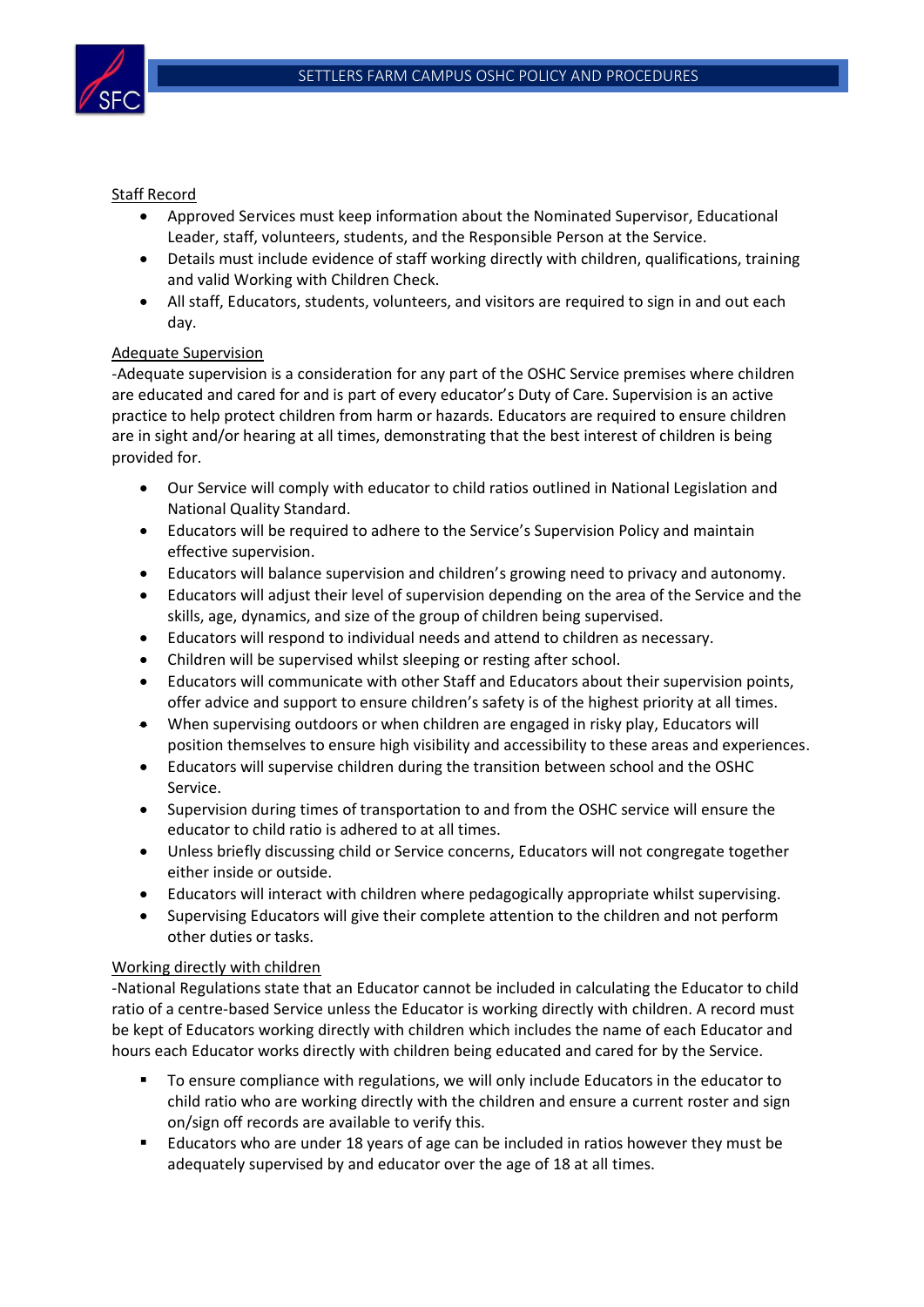

### Rosters

- Our service will ensure the roster and routine provides adequate supervision of children at all times.
- Consideration will be made to engage Educators to maintain continuity of care to support children's development of secure relationships and contribute to their wellbeing.
- Where possible, casual staff will be chosen from a pool of regular Educators with whom the children are familiar.

# Volunteers and Students

- At no time will volunteers and/or students be left alone with a child or group of children.
- All Volunteers and Students will be inducted into the Service to ensure they adhere to the Service policies and procedures and Statement of Philosophy.

## Privacy

- Educators will adhere to the Service's privacy and confidentiality policy and Privacy Law in relation to children and their families, or matters relating to the Service and will at no time take part in inappropriate or unlawful conversations or discussions.
- The Nominated Supervisor will ensure that students and volunteers are made aware of the Services privacy and confidentiality policy and Privacy Law during their initial induction.
- All staff, Educators, volunteers and students are provided with information about the ECA Code of Ethics.

| <b>QUALITY AREA 4: STAFFING ARRANGEMENTS</b> |                       |                                                                      |  |  |
|----------------------------------------------|-----------------------|----------------------------------------------------------------------|--|--|
| 4.1                                          | Staffing arrangements | Staffing arrangements enhance children's learning and                |  |  |
|                                              |                       | development.                                                         |  |  |
| 4.1.1                                        | Organisation of       | The organisation of Educators across the Service supports children's |  |  |
|                                              | Educators             | learning and development.                                            |  |  |
| 4.1.2                                        | Continuity of staff   | Every effort is made for children to experience continuity of        |  |  |
|                                              |                       | Educators at the Service.                                            |  |  |
| 4.2                                          | Professionalism       | Management, Educators and staff are collaborative, respectful and    |  |  |
|                                              |                       | ethical.                                                             |  |  |
| Professional<br>4.2.1                        |                       | Management, Educators and staff work with mutual respect and         |  |  |
|                                              | collaboration         | collaboratively, and challenge and learn from each other,            |  |  |
|                                              |                       | recognising each other's strengths and skills.                       |  |  |
| 4.2.2<br>Professional Standards              |                       | Professional standards guide practice, interactions and              |  |  |
|                                              |                       | relationships.                                                       |  |  |

# NATIONAL QUALITY STANDARD